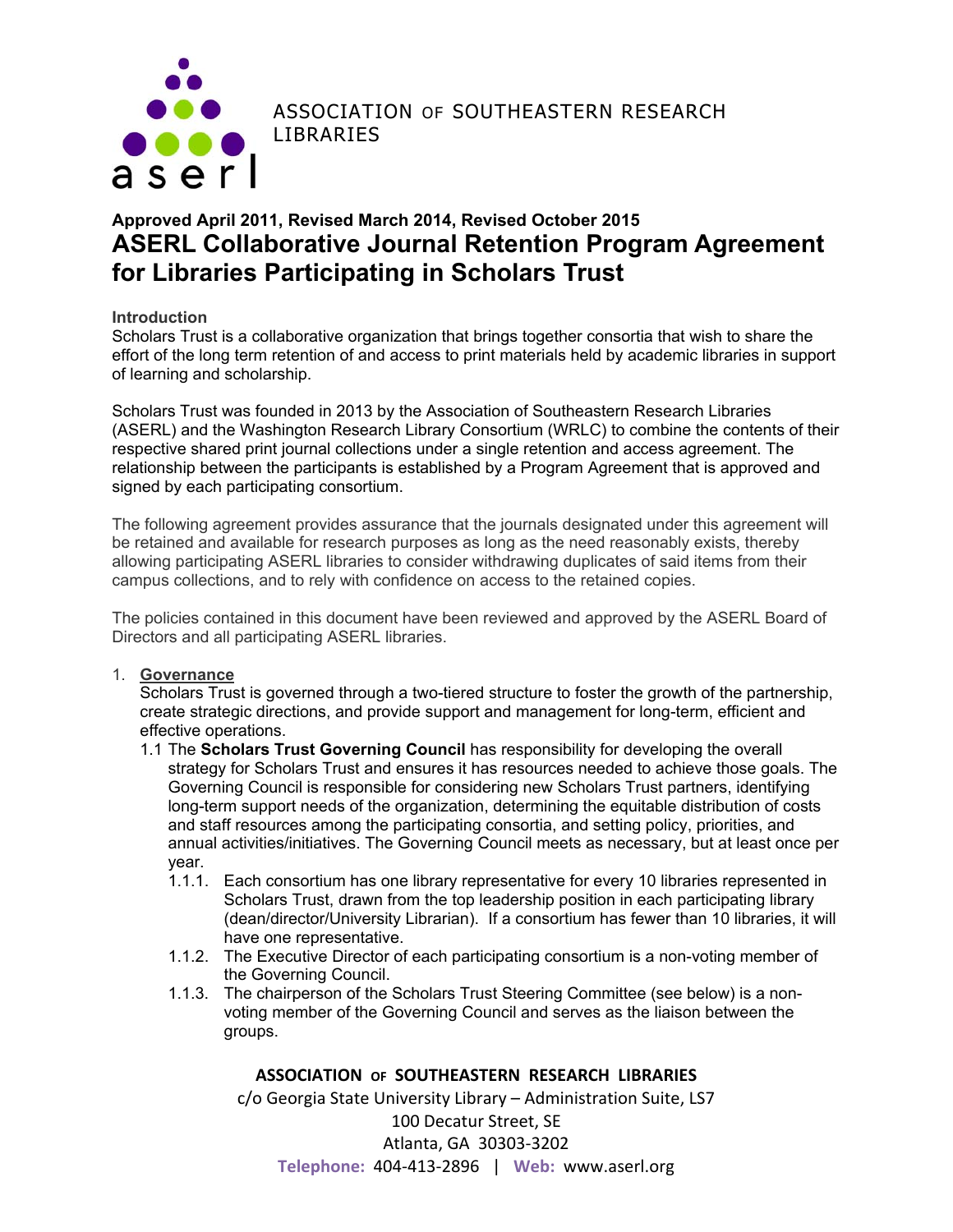- 1.2. The **Scholars Trust Steering Committee** manages and oversees the initiatives, activities and operations of Scholars Trust. The Steering Committee is empowered to create and charge any committees or task forces they deem necessary to accomplish the initiatives set by the Scholars
	- 1.2.1. Trust Governing Council, and regularly reports progress on initiatives and activities to the Governing Council.
	- 1.2.2. Each participating consortium has three representatives on the Steering Committee, two representatives from the participating libraries and one consortium staff person.
	- 1.2.3. Steering Committee members are responsible for ensuring regular communication with the librarians who manage the operational needs of participating programs via program listservs and other electronic forms of communication.
	- 1.2.4. The Steering Committee chairperson is elected from one of the participating libraries and is not included as a representative of any consortium.
	- 1.2.5. Each consortial delegation has one vote. Each consortium's delegation will need to come to consensus before casting their vote. Any tie votes will be broken by the Steering Committee chairperson.
	- 1.2.6. The Steering Committee will also conduct two town hall-style meetings each year to explain the progress on current initiatives and operations and elicit further feedback from all participating libraries.

# **2. Duration of Agreement, Discontinuance of Participation**

- 2.1. This agreement shall be in effect through December 31, 2035, upon which time this agreement may be renewed as desired by participating libraries. Program reviews are scheduled for 2020 and 2030 to consider whether technology and other changes in the higher education ecosystem continue to warrant this investment of resources.
- 2.2. A participating library may opt to discontinue their participation in this agreement at any time without penalty, but must provide written notice to the Governing Council and the Steering Committee a minimum of 24 months prior to withdrawing from the agreement.

#### **3. Selection and Identification of Retained Materials**

- 3.1. This agreement is designed primarily for storing low use print journals.
- 3.2. Materials will be selected for retention based on the completeness of the journal set and their quality/condition.
- 3.3. Participating libraries shall note the retention status of designated items within their local catalogs and/or other collection management systems, as deemed appropriate by the Steering Committee.
- 3.4. Scholars Trust shall maintain a free and publicly accessible list describing the journals retained under this agreement, as deemed appropriate by the Steering Committee.
- 3.5. The participating library shall maintain all of the designated journals in their original, artifactual form whenever possible. If necessary because of damage to or loss of the original of any of the materials, a hard copy facsimile may be used to fill in gaps.

#### 4. **Retention Facilities**

4.1. Items that are to be retained under this agreement will be housed in one of the following types of facilities

| <b>Remote Storage Facility</b>                                                             | <b>Locked / Secured Stacks</b>                         | <b>Open Stacks</b>          |
|--------------------------------------------------------------------------------------------|--------------------------------------------------------|-----------------------------|
| An environmentally controlled,<br>secured facility that is not open<br>for public browsing | On-site access that is<br>not open for public browsing | Open for public<br>browsing |